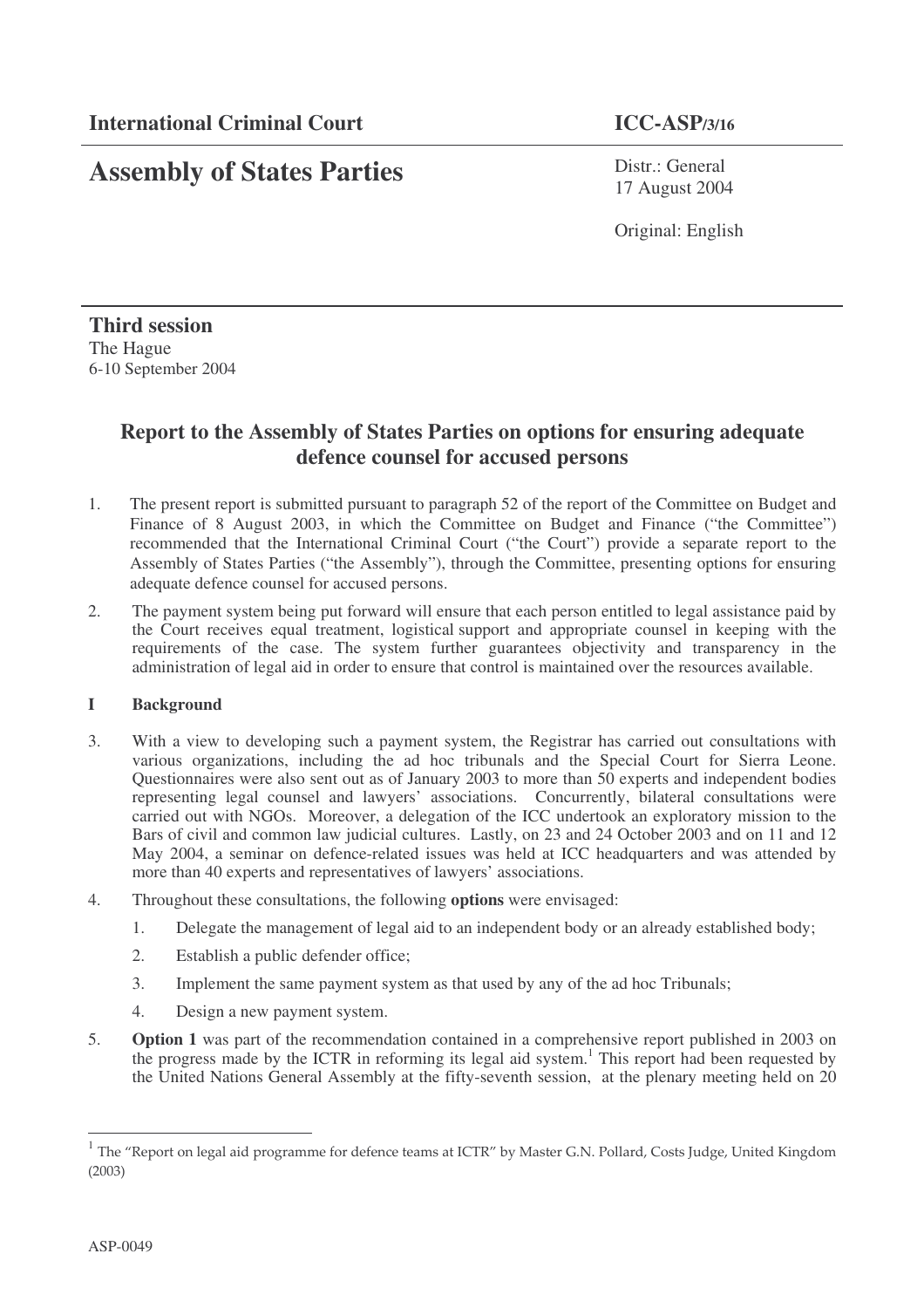December 2002 (resolution 57/289). The possible implementation at the ICC of the recommendations made by the author was given due consideration.

- 6. This option was not retained for the following two reasons:
	- 1. As per rule 20, sub-rule 3 of the Rules of Procedure and Evidence of the ICC, the Registrar is responsible for the management of legal assistance. This includes the management of public funds used to pay legal aid. Delegating such a responsibility to an independent body is not possible.
	- 2. The costs of establishing an independent body could be substantial. Not only would there be no gains in terms of efficiency but there would only be a shift in terms of workload and no savings in terms of staff costs.
- 7. **Option 2** was first proposed on the basis of the experience of the Special Court for Sierra Leone. The history and structure of the Defence Office of the Special Court were thoroughly studied. Such an office is ideal for the Sierra Leone situation because of the mandate of the Court as well as the fact that the number of accused persons to be brought before the Court was already decided upon prior to the establishment of the Office (initially 12 accused persons). The Defence Office only provides initial assistance prior to the assignment of counsel. Assigned counsel only represents the accused during the trial phase.
- 8. In order to have a more complete picture of the public defender concept, national public defender systems were studied. Special attention was paid to the public defender systems in the United Kingdom, the United States and Germany. An exploratory mission was also conducted at the office of the Official Solicitor in London. This office is run as a private solicitors' office, although it is funded by the United Kingdom legal aid budget. Lengthy discussions on the public defender also took place during the Judges' meetings and Judges' plenary as well as during both seminars.
- 9. Given ICC's specificities as compared to the Sierra Leone Special Court and any national jurisdiction, a public defender office at the ICC would only be able to assist all accused and co-accused persons without any risks of conflict of interest if a new public counsel was recruited and assigned for every accused person. Otherwise, since the number of situations before the Court is likely to be limited, and the cases might be closely interrelated, this would ultimately result in conflicting interests for the public defender representing more than one accused person. Besides, a public defender office providing full representation of the accused person would not be cost-effective in the long term, as ultimately support team members, such as legal assistants and investigators, would have to be recruited so as to ensure effective preparation of the defence case. This would necessarily entail a significant increase in staff costs, including not only the salary but also all other allowances to which the staff of the Court is entitled.
- 10. However, both for the victims and for the accused person, the availability of an in-house counsel at any stage of the procedure for advice and effective representation on an ad hoc basis would not only further guarantee the rights of the accused but would also be highly cost-effective. As regards permanent representation of the accused person, given the potential risk of conflict of interests within a public counsel office, it would be preferable to assign counsel from the list to represent the accused.
- 11. The tasks of an office of public counsel for the defence and of an office of public counsel for victims would include representing and protecting the rights of the defence and victims. Both offices would also provide support and assistance to defence counsel, accused persons and victims, including, where appropriate, legal research and advice, and appearances before a Chamber in respect of specific issues.
- 12. In the Regulations of the Court, adopted by the Judges' plenary held from 17 to 28 May 2004,<sup>2</sup> it was decided to create an Office of Public Counsel for the defence (regulation 77) and an Office of Public Counsel for victims (regulation 81). Pursuant to the Regulations, the judicial functions of the two Offices are similar, i.e. legal representation in limited cases, legal research and advice. The OPCs will neither be involved in the administrative and financial management of the legal aid programme, nor be responsible for the logistic or administrative support to defence and victims' representatives teams.

<sup>&</sup>lt;sup>2</sup> On Thursday, 17 June 2004, the Regulations of the Court were sent to the States Parties. According to article 52, paragraph 3 of the Rome Statute, "If within six months there are no objections from a majority of States Parties, they shall remain in force."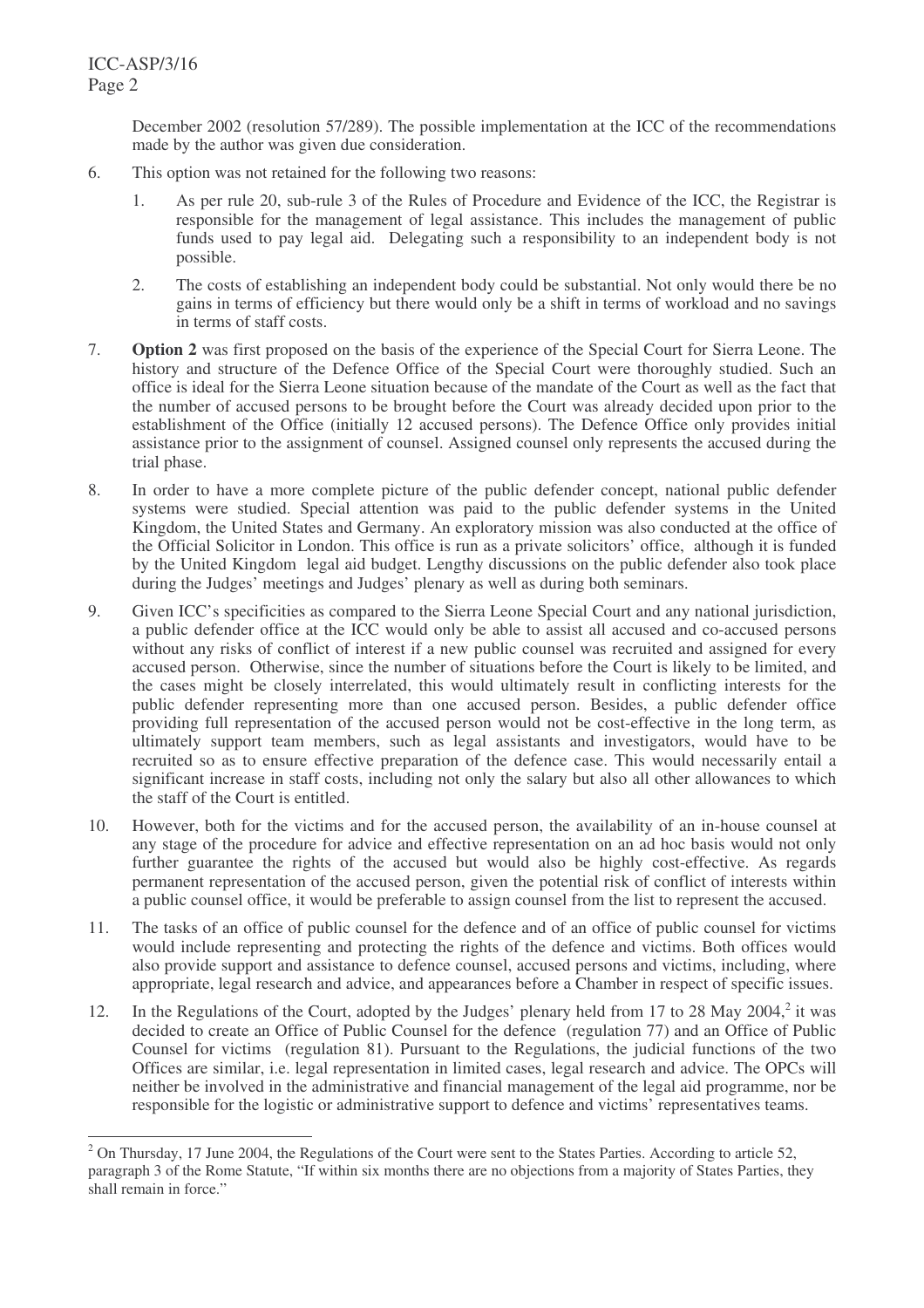- 13. **Option 3** was seriously contemplated. The legal systems of the ad hoc tribunals, including the contracting system in place at the Special Court for Sierra Leone, which is indeed similar to the "lump sum" system implemented during the trial phase at the ICTY, were thoroughly studied.<sup>3</sup> Reports, whether from the Expert Group, consultants or the Office of Internal Oversight Services, were scrutinized. These payment systems were further discussed during the seminar on defence issues held in October 2003 and May 2004 as well as during the exploratory missions.
- 14. It resulted from these studies, assessments and discussions that the payment systems of the ad hoc tribunals would set the path for the establishment of a new payment system at the ICC **(option 4)**.
- 15. Instead of using the hourly rate with a monthly ceiling as at the ICTR or the "lump sum" system and "ceiling" (allotment of hours) system with case-ranking criteria (Level 1 (medium), Level 2 (difficult), Level 3 (very difficult) or Level 3.5 (extremely difficult/leadership)) of the ICTY, which have create potential risks of erroneous assessment of time sheets, overbilling, disputes over case-ranking levels, dilatory measures delaying the proceedings and increased costs for both Tribunals, the ICC would save resources by implementing a monthly fee, proactively negotiated as soon as the counsel is assigned and handed the case file. This fee would be reviewed every three months.

### **II Principles for a payment scheme at the International Criminal Court**

- 16. It emerged from these precedents and consultations that for the development of a payment system, the following criteria should be taken into account in order to meet the expectations of the defence teams:
	- **Equality of arms**: The payment system must contribute to maintaining equilibrium between the resources and means of the accused and those of the prosecution. In this respect, the fees of the members of the defence team are based on the salaries paid in the Office of the Prosecutor (OTP) of the ICC and at the ad hoc Tribunals, increased by 40% to compensate for the increment in professional charges resulting from an appointment.
	- **Objectivity**: The payment system must allocate resources on the basis of the requirements of the case and not the individual requirements of the members of the defence team.
	- **Transparency**: The payment system must be structured and operated in such a way that it complies with the requirements of budgetary oversight and auditing in the management of public funds without interfering with the confidentiality of defence work or the autonomy of defence teams.
	- **Continuity**: The payment system must provide for mechanisms that are flexible enough to adapt to situations as they arise in order to preclude any paralysis prejudicial to the interests of the due administration of justice.
	- **Economy**: Legal aid must cover only necessary and reasonable expenditure arising from the defence of the person against whom proceedings are directed.

The phases of the proceedings to which the legal aid programme will apply are the following:<sup>4</sup>

- I. Pre-trial phase
- II. Trial phase
- III. Appeals phase

### **III. Work planning**

17. The defence's designated general counsel will submit to the Registrar a detailed "action/stage plan" to allow for initial budgeting of the costs of the case. For the sake of good management and realistic budgeting, this action/stage plan will be reviewed on a quarterly basis in coordination with the Chamber assigned to the case. If necessary, the Registrar will call on external commissioners to assess action plans.

<sup>3</sup> See annex 1.

<sup>4</sup> See annex 2.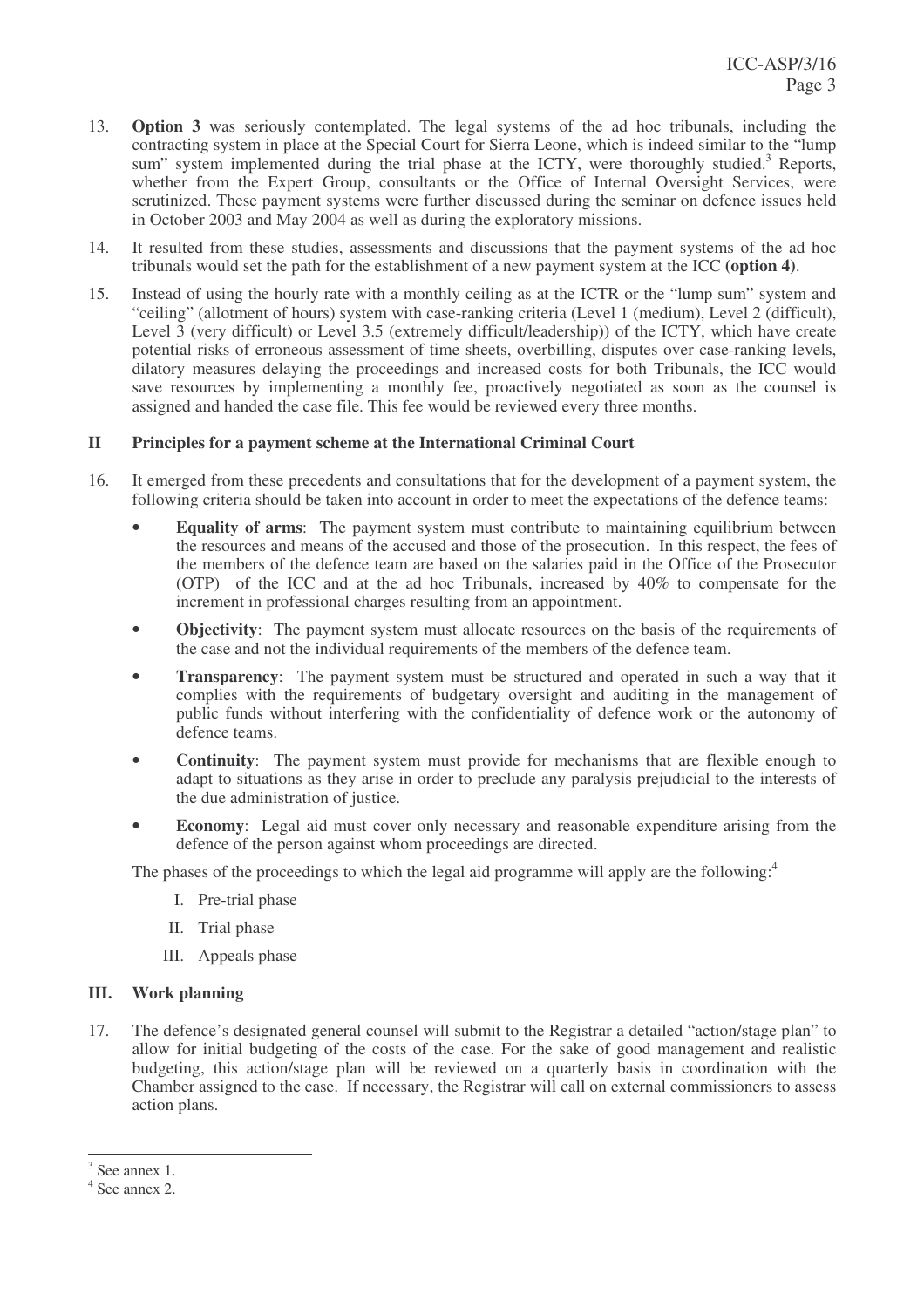### **IV. Composition of defence teams**

18. The number of team members is left to the judgement of general counsel, who should in any event adhere to the budget ceiling imposed. General counsel must nevertheless choose his/her team of legal advisers, assistants and investigators from the lists (assistants and professional investigators) maintained by the Registrar.

### **V. Payment arrangements**

### **V.1. Payment arrangements for fees (salary + compensation of professional charges)**

### **V.1.a. Payment of salaries**

- 19. The salaries are calculated on a three-monthly basis in accordance with the "action plan". The payment of fees shall be effected on a monthly basis upon presentation of the original copy of the itemized statement of activity for each team member (time sheet), which will be countersigned by counsel if the statement relates to support staff.
- 20. When the monthly ceiling is not reached, the remaining funds can be used by the defence team during the proceedings.

### **V.1.b. Compensation of professional charges**

- 21. The increase in salaries may take account of the disparities inherent in each of the systems within which counsel works and of the need to respect the principles underlying the payment system.
- 22. The professional charges covered by the Court include the following fees:
	- Office operating costs (secretarial work, office rental costs, stationery, photocopier, fax, telephone, documentation, mail, procedural costs), payment of clerks by means of a fixed or hourly rate, payment of outside associates where necessary (replacement in domestic cases in which he/she cannot appear);
	- Bar fees, which may well increase in the event of appointment to the Court since they are calculated according to income;
	- Contributions to the social security and pension schemes to which counsel belongs;
	- Contributions to the health insurance schemes to which counsel belongs, including international hospitalization coverage for high-risk countries;
	- The salaries of counsel are increased by 40% to compensate for the increment in professional charges resulting from an appointment.

### **V.2. Fixed-rate payment arrangements**

- 23. Payment of the fixed rate shall be effected upon presentation of receipts by counsel. Counsel shall provide as much information as possible on the nature of the services rendered, the date and the duration.
- 24. When the monthly available fixed rate is not entirely spent, the remaining funds shall be carried forward and added to the following month's fixed rate.

#### **VI. Approval of missions**

25. At every stage of proceedings, the approval of missions will be effected on the basis of mission programmes submitted by counsel. These will set forth in detail the grounds for the mission, such as the need to collect documentary evidence or to identify and locate potential witnesses, without however revealing confidential information.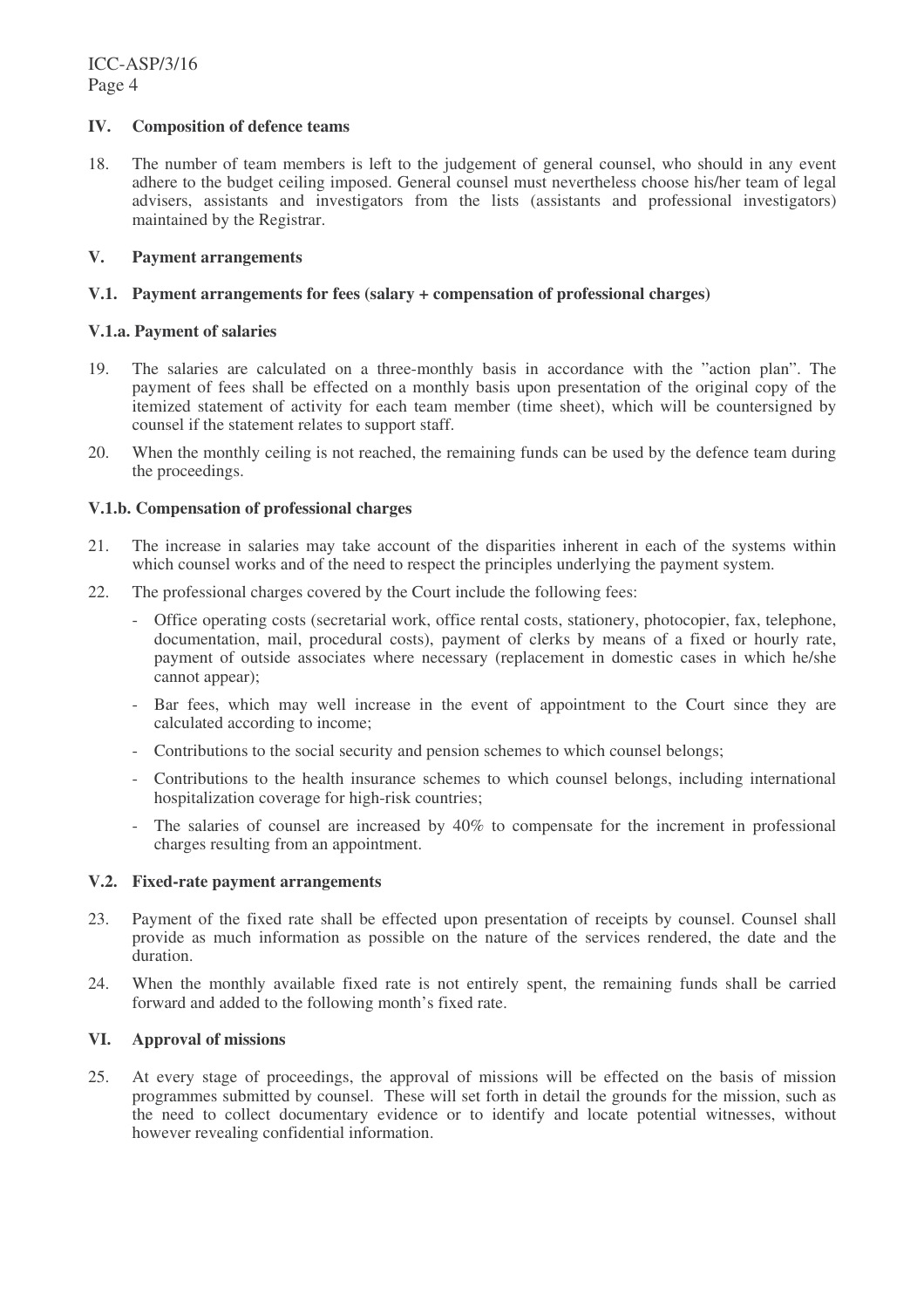### **VI.1. Missions at the seat of the Court**

26. For missions at the seat of the Court given prior approval by the Registrar, DSA shall be paid on the basis of the rate applying in the place where it has its seat. Travel expenses and DSA will be covered by the fixed-rate funds available.

# **VI.2. Fact-finding missions**

27. For missions given prior approval by the Registrar that form part of defence investigations, DSA shall be paid on the basis of the rate applying where the mission is effected. Travel expenses and DSA will be covered by the  $\epsilon$  52,029 provided for in the investigation budget (see point IV).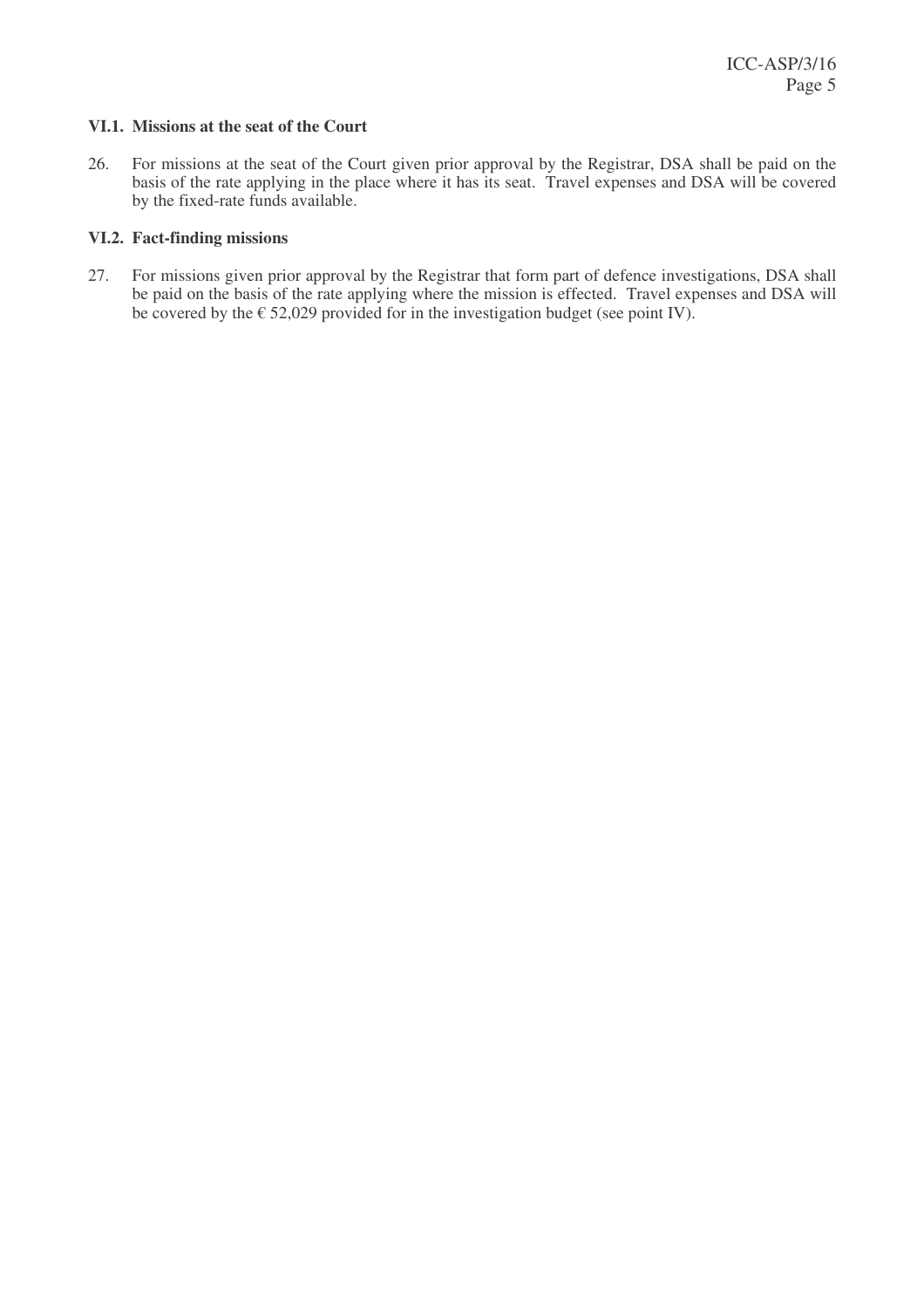# **Annex 1**

# **Reference to the legal aid system of the ad hoc Tribunals**

### **I International Criminal Tribunal for the former Yugoslavia**

1. The International Tribunal for the former Yugoslavia established its legal aid system in 1995. The system has its legal basis in article 21 of the Statute of the Tribunal, the Rules of Procedure and Evidence (RPE), the Directive on Assignment of Defence Counsel, and the administrative practice of the Registry as elaborated in Tribunal case law. The Tribunal's legal aid system bears the cost of a defence for indigent accused and ensures that the defence is given quality representation to secure equality of arms with the Tribunal's Prosecutors.

2. The legal aid payment scheme has been modified several times since the Tribunal's inception. Between 1995 and 2001 assigned counsel were paid an hourly rate of US \$80 to US \$110 depending on experience. The maximum billable hours that can be claimed by counsel was 175 hours per month. Counsel invoiced the Tribunal for as long as proceedings lasted. The system was vulnerable to some abuse by some counsel, who invoiced for work not directly related to the preparation of the case or for work that was never completed. In addition, in cases where the pre-trial phase was lengthy, the costs of a defence sometimes assumed excessive proportions.

3. The system was changed in 2001 with the introduction of a ceiling payment regime (allotment of hours system). This was the first step towards the implementation of a "lump sum" payment system. The key objectives of the Registrar while working on the ceiling system were the following:

- To provide Counsel with an incentive to assist their client in an efficient and effective manner;
- To give due consideration to the actual workload of defence teams;
- To allow more flexibility in defence team organization and to place no ceiling on the number of defence team members;
- To minimize the opportunity for filing dilatory or vexatious motions;
- To reduce paperwork;
- To provide certainty in planning the budget for defence and to ensure that invoices are processed in an expeditious manner.

4. The ceiling system is based on the allocation by Registry of a maximum allotment, paid out on the basis of monthly invoicing.

5. **This ceiling system was applied to the pre-trial and appeal stages**. It ensured proportional allocation to cases by linking payment to their level of complexity, ranking cases as (1) difficult, (2) very difficult and (3) leadership. The ranking system guaranteed the appropriate allocation of funds, while the review by the Registry of the invoices ensured that the defence counsel resources were used efficiently.

6. Despite the fact that, in practice, the average duration of a pre-trial phase ranges from 8 months minimum to 2 years maximum, the ceiling payment system was based on the assumption that pre-trial stages would last between 4 and 8 months and that appeal stages would last between 3 and 6 months.

7. However, in 2003 the defence teams of 25 of the 27 accused currently in pre-trial were being paid by the ceiling system. Six of the defence teams being remunerated by the ceiling system had nearly reached their maximum quota of hours, if not already the maximum, well before their trials were due to commence. Seven defence teams had been authorized additional hours on top of their quota because of the complexity of their cases.

8. In cases where it was justified, i.e. in the event of an additional and unforeseen important disclosure from the OTP under articles 66 and 68 RPE, extra hours would be given to the defence teams after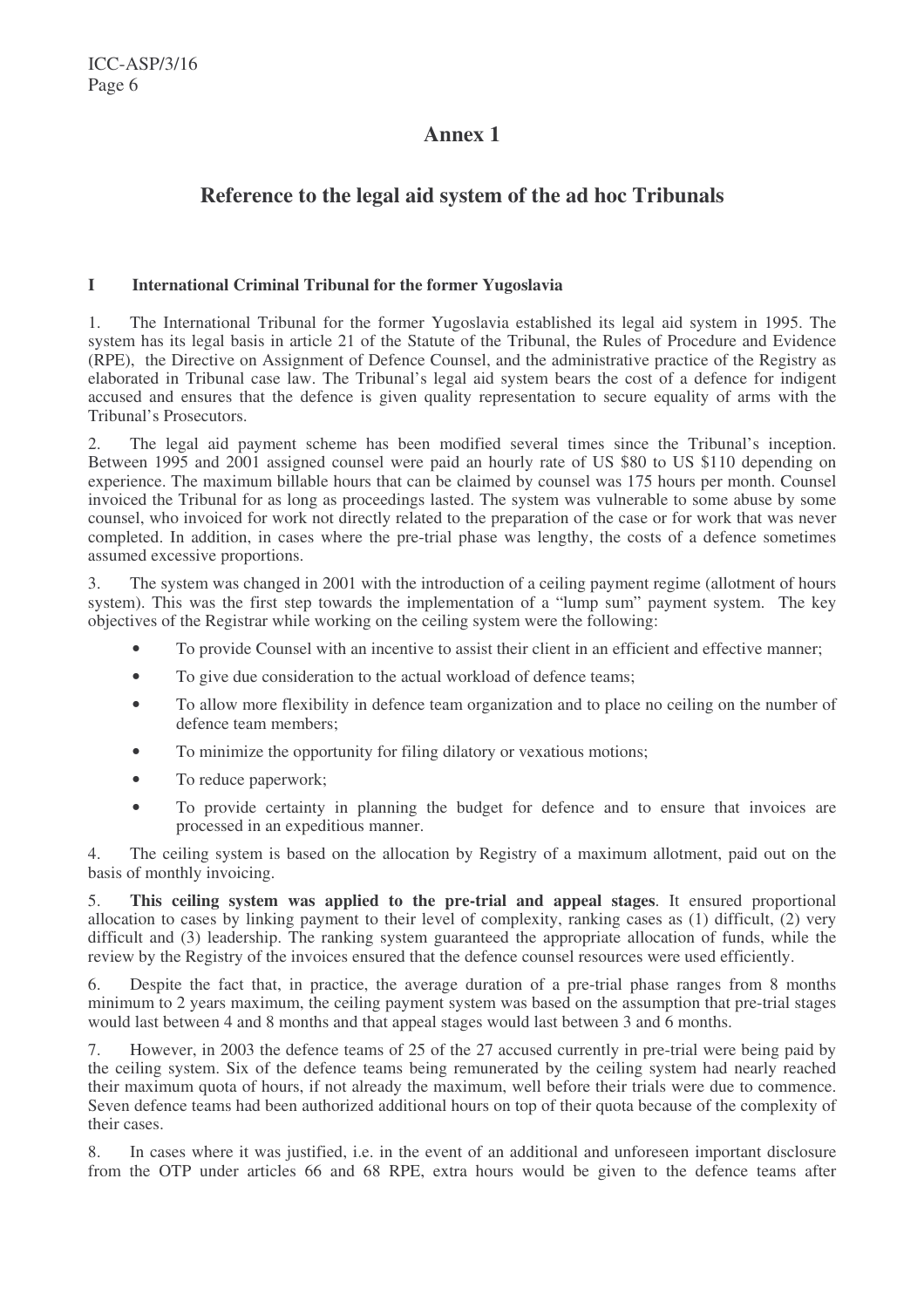consultation with the Chambers and OTP. If these extra hours were not granted, the defence teams would file a request for a review of the Registrar's decision. In February 2003, seven defence teams had already been given extra hours on top of their quota.

9. In addition, there were some grounds for believing that counsel might threaten to withdraw from a case if no extra hours were authorized. Some defence teams would even use up their quota, regardless of whether the complexity of the case justified it.

10. Because this situation was not only frustrating the proceedings but also hampering the proper administration of justice and jeopardizing the legal aid programme, consultations took place with these counsel.

11. Thus, the ceiling system did not reduce the scope for withdrawal of counsel. In cases where the withdrawn counsel had used up most of the quota, the Registrar might need to add extra hours to enable the newly assigned counsel to familiarize himself/herself with the case and complete the necessary pre-trial work.

12. However, despite the fact that the ceiling system approach did not achieve the expected results, in 2002 the Tribunal endorsed the next step, implementing a true "**lump sum" system for the trial phase.** The British and Australian "lump sum" systems were reviewed with the aim of improving their mechanisms so as to render them more appropriate to the specificities of the ICTY.

13. The following key objectives were addressed while working on this system:

- To provide Counsel with an incentive to assist their client in an efficient and effective manner;
- To minimize the opportunity for fee-splitting;
- To minimize the incentive for filing dilatory or vexatious motions;
- To reduce paperwork;
- To provide certainty in planning the budget for defence and ensure that invoices are processed in an expeditious manner;
- To maintain a degree of control over the expenditure of public funds;
- To ensure that defence counsel do not exhaust their entire allotment in the early stage of proceedings, and then conduct minimal preparation for the remainder of the trial or request to be withdrawn as counsel.

14. Prior to the commencement of the trial, the Registrar meets with representatives of the Chamber seized of the case, the defence team and the OTP team. The purpose of these meetings is to estimate the number of OTP witnesses and exhibits that will be submitted, the estimated duration of the OTP case, and the complexity of the legal arguments involved.

15. On the basis of the information provided during these meetings, the case will be ranked as Level 1 (medium), Level 2 (difficult), Level 3 (very difficult) or Level 3.5 (extremely difficult/leadership).

16. A lump sum will be fixed for defence taking into account: (a) the duration of the OTP case ; and (b) the level of difficulty.

17. The trials are then broken down into stages and a separate lump sum is set for each stage. Under this system – still in its initial implementation stage – the lump sum will be distributed in equal monthly instalments as long as the stage lasts, avoiding the need for detailed monthly invoices.

18. Whilst caution may be appropriate at this early stage, nevertheless some comments may be pertinent regarding the "lump sum" system, given the experience gathered.

19. As there will be no need for the Registrar to continually review and assess the "necessary and reasonable" aspect of the legal work carried out by defence team members, the "lump sum" system will significantly reduce the paperwork. Defence team members will submit claims only for reimbursement of expenses. In addition, it seems that such reviews and assessments could be interpreted as being too interventionist and could lead to arbitrary reductions of fees in some cases.

20. On the basis of the problems ICTY is experiencing with the pre-trial and appeal payment system where defence teams have already used up all their allotment of hours within a very short period of time, it is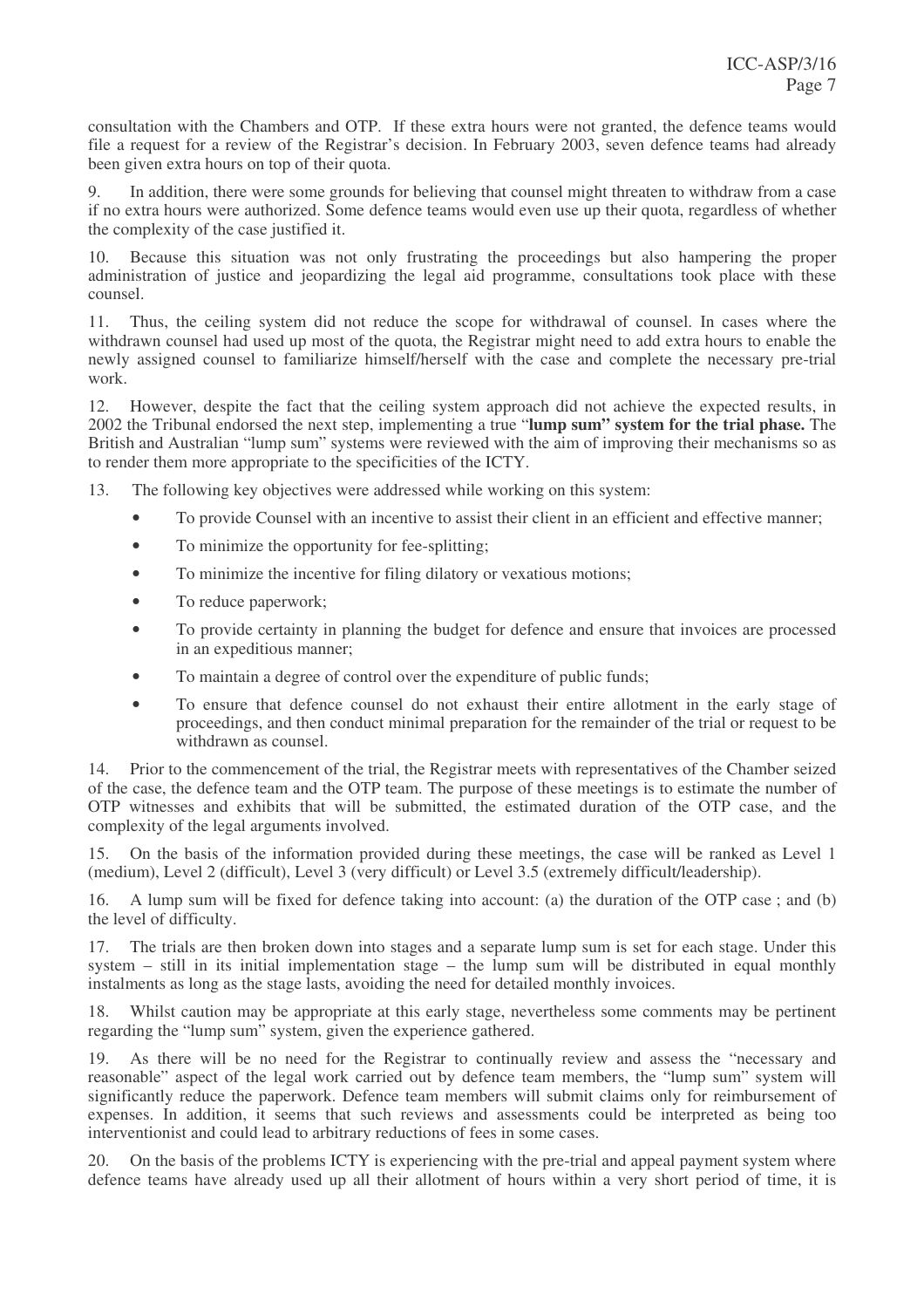ICC-ASP/3/16 Page 8

possible that the Registrar may have to tackle situations where defence teams will be requesting an increase in lump sum midstream. Given the fact that the "lump sum" system does not allow for a regular audit of defence activities, the report submitted by defence teams to support their request for an increase in the "lump sum" may give the Registrar an incomplete or erroneous picture of the work already carried out by defence team members while making his determination on whether or not to grant this request.

21. The planned budget of legal aid for 2002 was approximately US \$10 million and the deficit was approximately US \$2 million. The Registrar had stopped payment to defence teams that had reached their quota and had sent letters to defence teams about to reach their quota to inform them that no additional hours would be allotted.

# **II. International Criminal Tribunal for Rwanda**

22. Initially the ICTY and the ICTR had a similar system. The legal aid system at the ICTR has remained fundamentally the same since its inception.

23. Counsel is paid an hourly rate. The hourly rate is based on counsel's years of experience. For counsel with 10 to 14 years' experience the rate is US \$90 per hour, for those with 15 to 19 years' experience US \$100 per hour and for those with 20 or more years' experience US \$110 per hour. The maximum number of billable hours that can be claimed by counsel is 175 hours per month. This maximum applies to all stages of the proceedings, amounting to a maximum of 2,100 hours per year.

24. The fixed hourly rate covers the direct preparation of the case and all court appearances. Preparation for meetings, note-taking and the compilation of notes are not reimbursed as separate activities. Work that is duplicated is not paid for, but counsel and co-counsel can be reimbursed for supervising or coordinating various activities. Meetings between team members are reimbursed when they are spent on co-ordinating the work. Working sessions between team members are also paid for provided that they are deemed to be reasonable and necessary. Meetings between counsel or persons representing co-defendants are also reimbursed where they are considered to be reasonable and necessary. In addition, all members of the defence team are paid travelling expenses. Written authorization has to be obtained from the Registrar for all travel, on the basis of a detailed explanation of why the travel is necessary. Travel costs are paid on the basis of one economy-class air ticket. Counsel must submit with their claim their original ticket and the original invoice, together with any receipts for payments made by credit card. Counsel are also entitled when away from home to a daily subsistence allowance (DSA). When at the ICTR the defence teams are provided with office accommodation and other office facilities at the ICTR. Their expenses are therefore very low.

25. The Tribunal, in addition, pays lead counsel a maximum of 50 hours for time spent on reading material on the history and politics of Rwanda during the relevant period.

26. If co-counsel is appointed, he/she is entitled to a maximum of 50 hours for reading about the history of Rwanda, and a maximum of 200 hours for reading the case file of the accused. He/she is allowed an hourly rate of US \$80 per hour regardless of years of experience, with a maximum of 175 billable hours per month. Counsel is allowed travelling expenses and DSA at a similar rate to that of lead counsel.

27. Legal assistants/investigators, when authorized, are entitled to a flat hourly rate of US \$25 per hour with a maximum of 100 billable hours per calendar month. In addition, they are entitled to travel expenses and to a DSA which is the same as that of lead counsel.

28. Legal assistants and investigators are also entitled to travel expenses for hearings, and expenses for investigation purposes, measures taken for the production of evidence, ascertaining the facts, consultancy and expert opinions, translation of documents to be filed with the Tribunal, transportation and accommodation of witnesses, registration, visa fees and similar taxes.

29. In addition to an allowance for travel to motion hearings and travel expenses and DSA, the ICTR allows lead or co-counsel to be reimbursed for the cost of travel to Arusha on a maximum of three occasions before the trial begins.

30. Article 22(A)(i) of the Directive on the Assignment of Defence Counsel provides that a fixed rate shall be paid for each stage of the proceedings. The fixed rate is US \$2,000 and covers reading of the indictment, the ICTR Rules and Regulations and the law applicable to International Tribunals.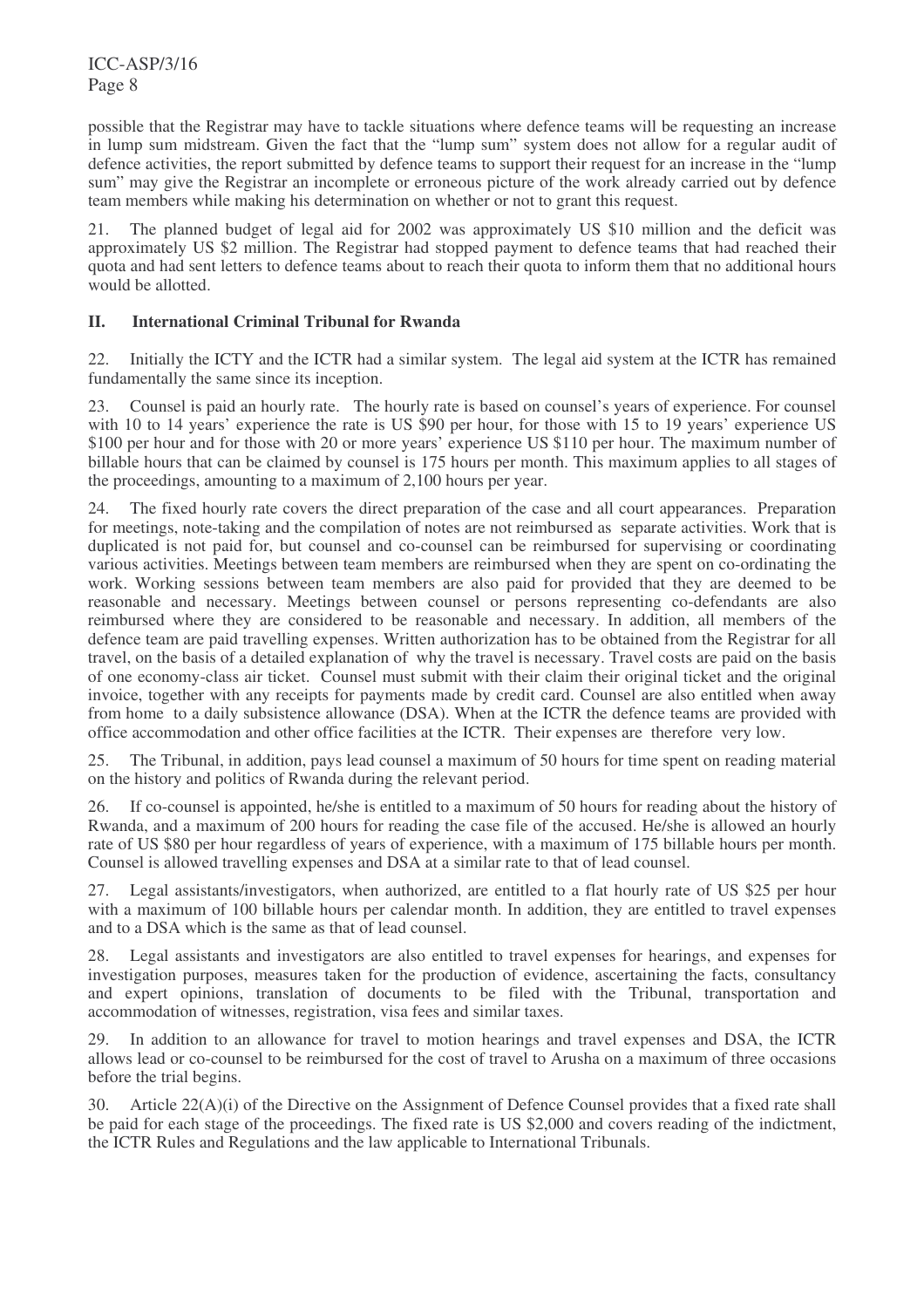31. At the ICTR the payment system at present requires counsel, on claiming their remuneration, to submit a statement of fees in accordance with the Directive. This gives sufficient information enough to show that the time claimed is for work that was necessary and reasonable for the preparation of the case.

32. Pursuant to article 24(A) of the Directive, the Registrar is entitled to call for any documentation in order to assess whether work done for the preparation of the case was necessary and reasonable. This would cover the defence team's papers.

33. In practice, defence teams are reluctant to send their papers to the Registrar when making a claim. This reluctance appears to be based on the perceived risk of a breach of confidentiality. However, a system of producing papers is essential so that a proper audit can be carried out.

34. Although the monthly check on fees, as implemented at ICTR, is a cumbersome mechanism and is criticized as too interventionist and arbitrary, it does discourage the inflation of fees. The Registrar is vested with discretionary powers when it comes to the assessment of legal work carried out by defence team members. Defence teams can seek a review of the Registrar's assessment, and can also provide explanations of the legal work for which payment has been denied. This provides the members of the defence team with a guarantee that no arbitrary decisions will be taken. If counsel remains in disagreement with the Registrar's assessment, an appeal is possible under article 30 of the Directive on the Assignment of Defence Counsel.

35. However, because the majority of counsel have invoiced 175 working hours from the day of initial appearance to the closing of an appeal, a practice which seems inappropriate, there have been strenuous attempts to tighten up the system and discourage overbilling and dilatory measures which slow down the pace of judicial proceedings.

36. The planned budget of legal aid for 2002 was US \$7,848, 6000 and the deficit was approximately US \$5 million. The Registrar has been implementing a series of measures to discourage excessive lawyering. In response to these strong measures, some counsel have been threatening to withdraw from their cases or have even gone on strike.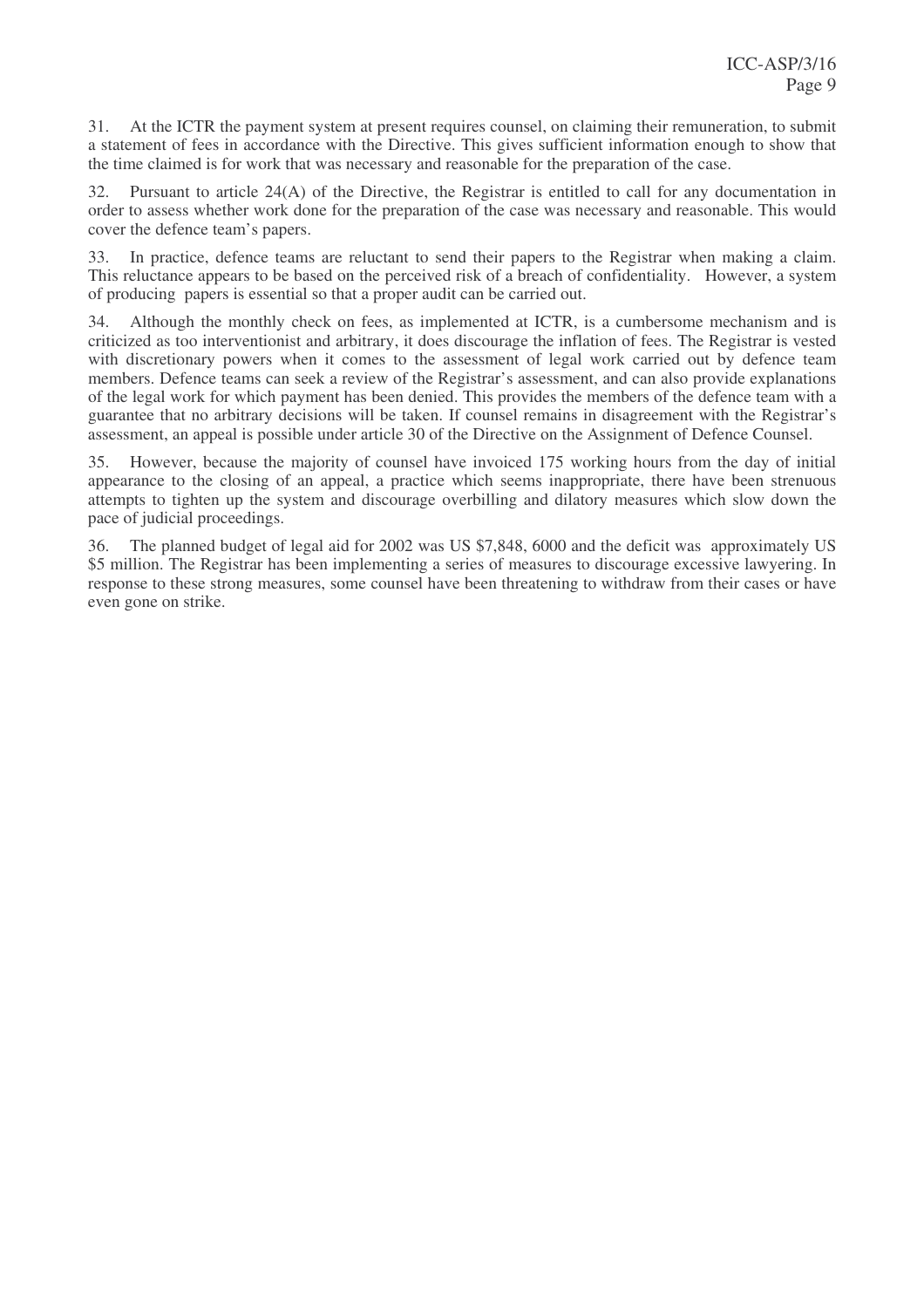# **Annex 2**

# **Payment details of the ICC legal aid scheme**

### **I. Pre-trial phase**

# **A. INVESTIGATION TO INITIAL APPEARANCE**

1. In the event of aid for the purposes, inter alia, of questioning and intervention before the Pre-Trial Chamber, the payment shall be on a pro rata basis, with as a proposal the sum of  $\epsilon$  700 + compensation of professional charges up to a maximum of 40 % of the fees ( $\hat{\epsilon}$  280) per day in conjunction with a monthly ceiling of  $\epsilon$  7,733,17 *(corresponding to the salary of a <i>(UN/ICC) P5 level official* – *senior legal officer/senior prosecutor*) + compensation of professional charges up to a maximum of 40% of the salary ( $\epsilon$ ) 3,093.27).

# **B. INITIAL APPEARANCE TO FIRST STATUS CONFERENCE BEFORE THE TRIAL CHAMBER**

2. The breakdown of the payment for each category of staff member within the defence team is as follows:

- The proposed payment is  $\epsilon$  15,076.34 + compensation of professional charges up to a maximum of 40% of the salary ( $\in$  3,093.27) =  $\in$  18,169.61 per month for the whole team.
- General counsel:  $\epsilon$  7,733.17 (corresponding to the salary of a (UN/ICC) P5 level official senior legal officer/senior prosecutor) + compensation of professional charges up to a maximum of 40 % of the salary ( $\in$  3,093.27).
- Assistant:  $\epsilon$ 3.343.17 (corresponding to a (UN/ICC) G5 level official legal/administrative/language assistant).
- Flat-rate amount available:  $\epsilon$  4,000.

### **II. Trial phase**

# **A. FIRST STATUS CONFERENCE BEFORE THE TRIAL CHAMBER TO COMMENCEMENT OF TRIAL**

3. The proposed payment is €19,294.51 *+* compensation of professional charges up to a maximum of 40% of the salary ( $\epsilon$ 4,780.54) =  $\epsilon$ 24.075.05 per month for the whole team.

4. The breakdown of the payment for each category of staff member within the defence team is as follows:

- General counsel: €7,733.17 *(corresponding to the salary of a (UN/ICC) P5 level official – senior legal officer/senior prosecutor) +* compensation of professional charges up to a maximum of 40% of the salary ( $\in$  3,093.27).
- Legal adviser: € 4,218.17 *(corresponding to the salary of a (UN/ICC) P2 level official - associate legal officer) +* compensation of professional charges up to a maximum of 40% of the salary (€1,687.27).
- Assistant:  $\epsilon$ 3,343.17 (corresponding to a (UN/ICC) G5 level official legal/administrative/language assistant).
- Flat-rate amount available:  $\epsilon$  4,000.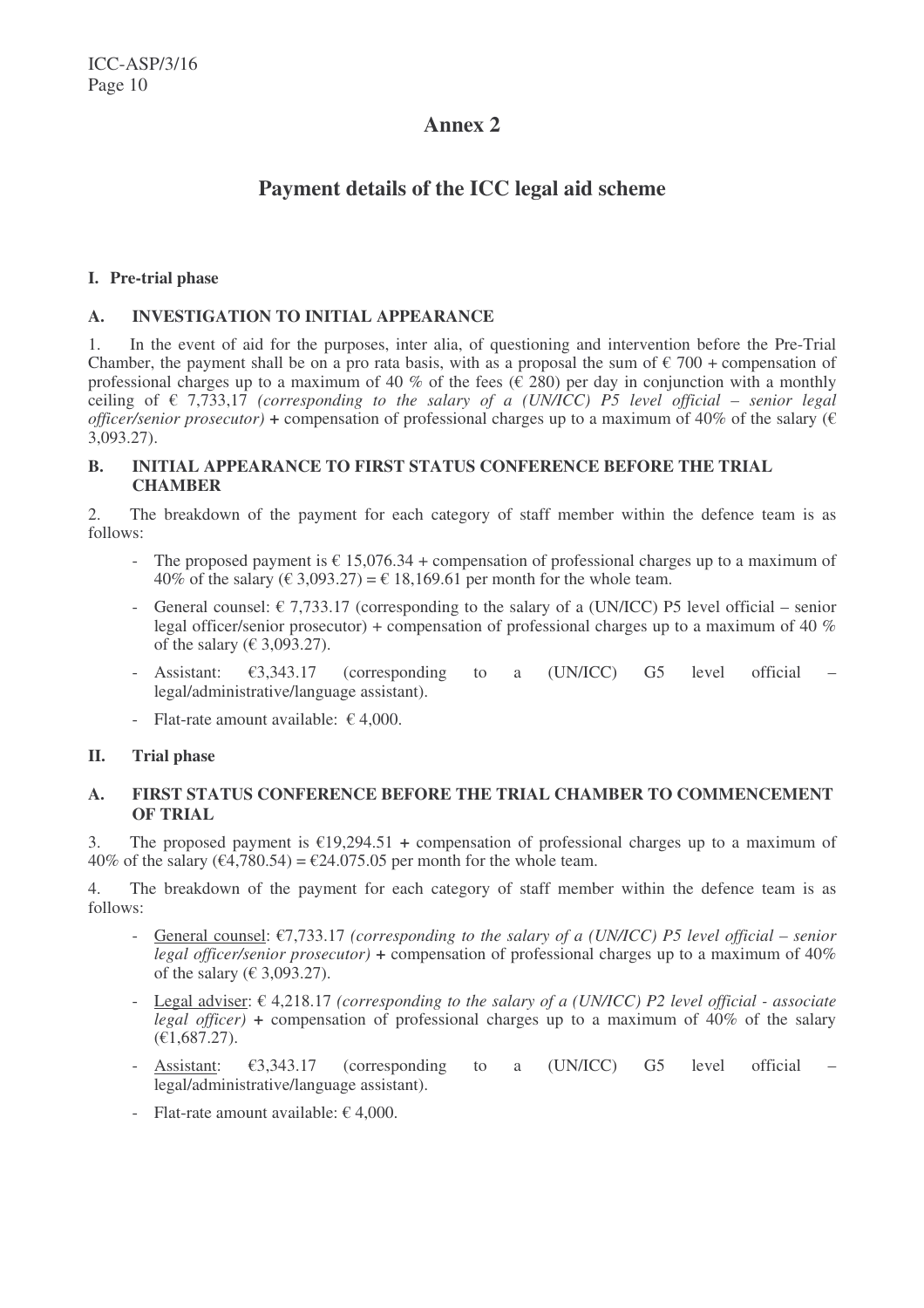### **B. COMMENCEMENT OF TRIAL TO CLOSING ARGUMENTS**

5. At commencement of trial, given the intensity of the work to be performed by the members of the defence team and their total availability in terms of hearings and work on the case throughout the trial, the proposed payment is  $\epsilon$ 23,862.86 + compensation of professional charges up to a maximum of 40% of the salary ( $\epsilon$ 8,512.65) =  $\epsilon$ 32,375.51 per month for the whole team.

6. The breakdown of the payment for each category of staff member within the defence team is as follows:

- General counsel: €7,733.17 *(corresponding to the salary of a (UN/ICC) P5 level official – senior legal officer/senior prosecutor) +* compensation of professional charges up to a maximum of 40% of the salary ( $\in$  3,093.27).
- Legal adviser: €6,343 *(corresponding to the salary of a (UN/ICC) P4 level official – legal officer/prosecutor) +* compensation of professional charges up to a maximum of 40% of the salary (€2,537.20).
- Legal adviser: €4,218.17 *(corresponding to the salary of a (UN/ICC) P2 level official - associate legal officer) +* compensation of professional charges up to a maximum of 40% of the salary (€ 1,687.27).
- Assistant:  $\epsilon$ 3.343.17 (corresponding to a (UN/ICC) G5 level official legal/administrative/language assistant).
- Flat-rate amount available:  $\epsilon$  4,000.

# **C. CLOSING ARGUMENTS TO DELIVERY OF DECISIONS**

7. In the event of intervention at this stage, the payment should be on a pro rata basis, with as a proposal the sum of  $\epsilon$  700 + compensation of professional charges up to a maximum of 40 % of the salary ( $\epsilon$ 280) per day.

### **III. Appeals phase**

8. The proposed payment is  $\epsilon$ 19,294.51 + compensation of professional charges up to a maximum of 40 % of the salary ( $\epsilon$  4,780.54) =  $\epsilon$  24,075.05 per month for the whole team.

9. The breakdown of the payment for each category of staff member within the defence team is as follows:

- General counsel: € 7,733.17 *(corresponding to the salary of a (UN/ICC) P5 level official – senior legal officer/senior prosecutor) +* compensation of professional charges up to a maximum of 40% of the salary ( $\in$  3,093.27).
- Legal adviser : € 4,218.17 *(corresponding to the salary of a (UN/ICC) P2 level official - associate legal officer) +* compensation of professional charges up to a maximum of 40% of the salary  $(E1,687.27)$ .
- Assistant:  $\epsilon$ 3,343.17 (corresponding to a (UN/ICC) G5 level official legal/administrative/language assistant).
- Flat-rate amount available:  $\epsilon$  4,000.